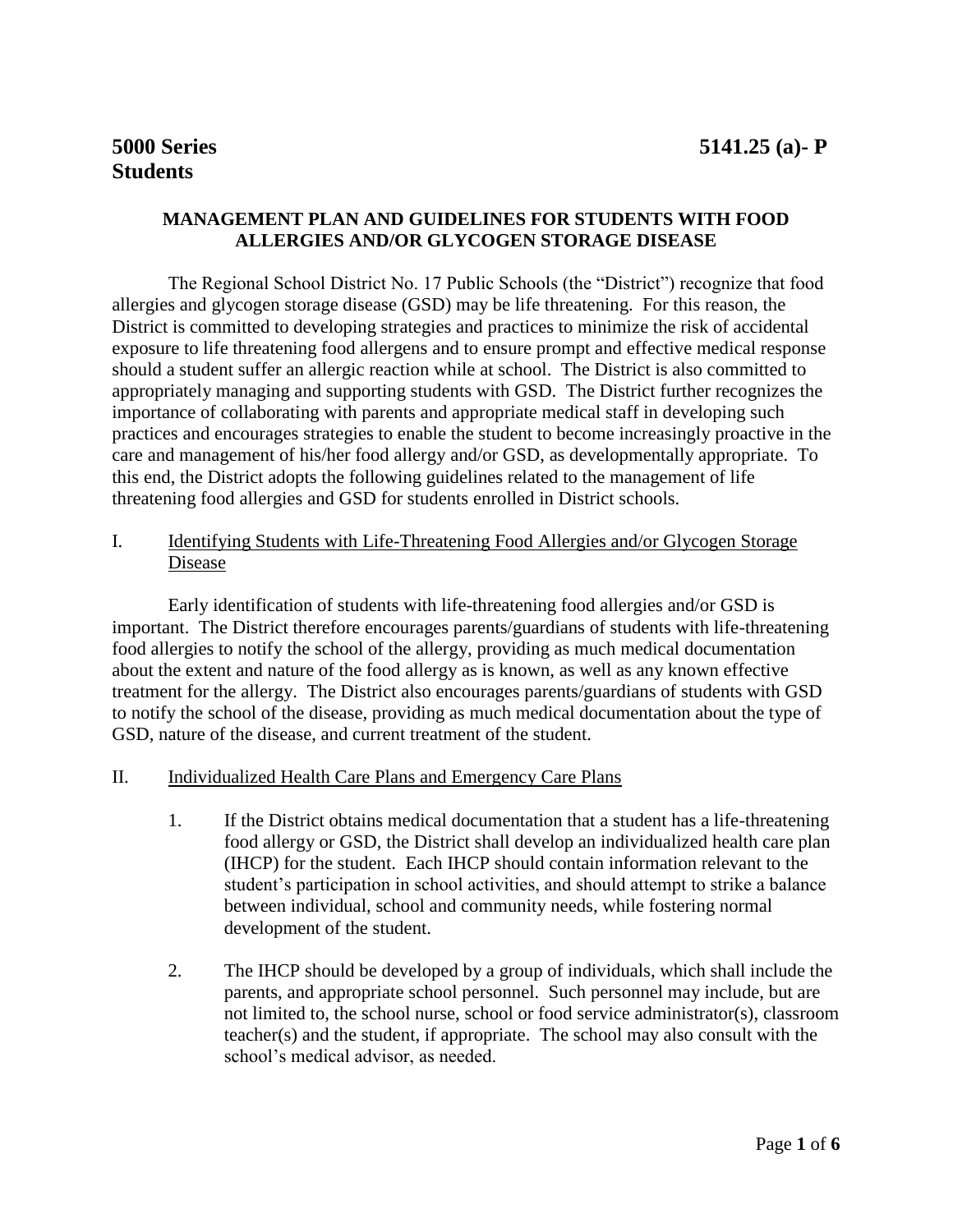- 3. IHCPs are developed for students with special health needs or whose health needs require daily interventions. The IHCP describes how to meet the student's health and safety needs within the school environment and should address the student's needs across school settings. Information to be contained in an IHCP should include a description of the functional health issues (diagnoses); student objectives for promoting self-care and age appropriate independence; and the responsibilities of parents, school nurse and other school personnel. The IHCP may also include strategies to minimize the allergic student's risk for exposure. For the student with GSD, the IHCP may include strategies designed to ameliorate risks associated with such disease and support the student's participation in the classroom. IHCPs for such students may include such considerations:
	- a. classroom environment, including allergy free considerations, or allowing the student with GSD to have food/dietary supplements when needed;
	- b. cafeteria safety;
	- c. participation in school nutrition programs;
	- d. snacks, birthdays and other celebrations;
	- e. alternatives to food rewards or incentives;
	- f. hand-washing;
	- g. location of emergency medication;
	- h. who will provide emergency and routine care in school;
	- i. risk management during lunch and recess times;
	- j. special events;
	- k. field trips, fire drills and lockdowns;
	- l. extracurricular activities;
	- m. school transportation;
	- n. the provision of food or dietary supplements by the school nurse, or any school employee approved by the school nurse;
	- o. staff notification, including substitutes, and training; and
	- p. transitions to new classrooms, grades and/or buildings.
- 4. The IHCP should be reviewed annually, or whenever there is a change in the student's emergency care plan, changes in self-monitoring and self-care abilities of the student, or following an emergency event requiring the administration of medication or the implementation of other emergency protocols.
- 5. For a student with GSD, the IHCP shall not prohibit a parent or guardian, or a person designated by such parent or guardian, to provide food or dietary supplements to a student with GSD on school grounds during the school day.
- 6. In addition to the IHCP, the District shall also develop an Emergency Care Plan (ECP) for each student identified as having a life threatening food allergy. The ECP is part of the IHCP and describes the specific directions about what to do in a medical emergency. For the student with a life-threatening food allergy, the ECP should include the following information: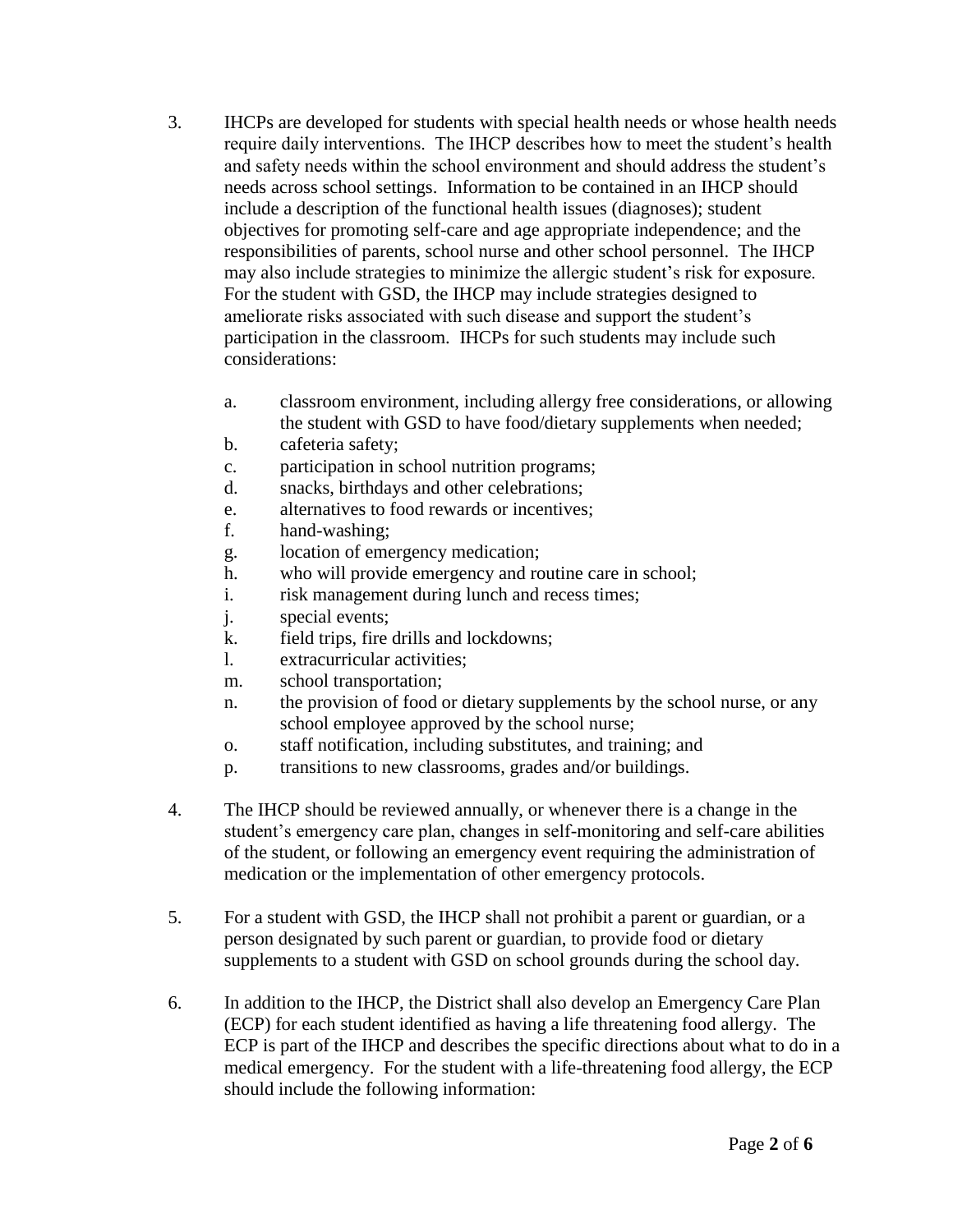- a. The student's name and other identifying information, such as date of birth, grade and photo;
- b. The student's specific allergy;
- c. The student's signs and symptoms of an allergic reaction;
- d. The medication, if any, or other treatment to be administered in the event of exposure;
- e. The location and storage of the medication;
- f. Who will administer the medication (including self-administration options, as appropriate);
- g. Other emergency procedures, such as calling 911, contacting the school nurse, and/or calling the parents or physician;
- h. Recommendations for what to do if the student continues to experience symptoms after the administration of medication; and
- i. Emergency contact information for the parents/family and medical provider.
- 7. In addition to the IHCP, the District shall also develop an ECP for each student identified as having GSD. The ECP is part of the IHCP and describes the specific directions about what to do in a medical emergency. For the student with GSD, the ECP should include the following information:
	- a. The student's name and other identifying information, such as date of birth, grade and photo;
	- b. Information about the disease or disease specific information (i.e. type of GSD);
	- c. The student's signs and symptoms of an adverse reaction (such as hypoglycemia);
	- d. The medication, if any, or other treatment to be administered in the event of an adverse reaction or emergency (i.e. Glucagon)
	- e. The location and storage of the medication;
	- f. Who will administer the medication (including self-administration options, as appropriate);
	- g. Other emergency procedures, such as calling 911, contacting the school nurse, and/or calling the parents or physician;
	- h. Recommendations for what to do if the student continues to experience symptoms after the administration of medication; and
	- i. Emergency contact information for the parents/family and medical provider.
- 8. In developing the ECP, the school nurse should obtain current medical documentation from the parents/family and the student's health care provider, including the student's emergency plan and proper medication orders. If needed, the school nurse or other appropriate school personnel, should obtain consent to consult directly with the student's health care providers to clarify medical needs, emergency medical protocol and medication orders.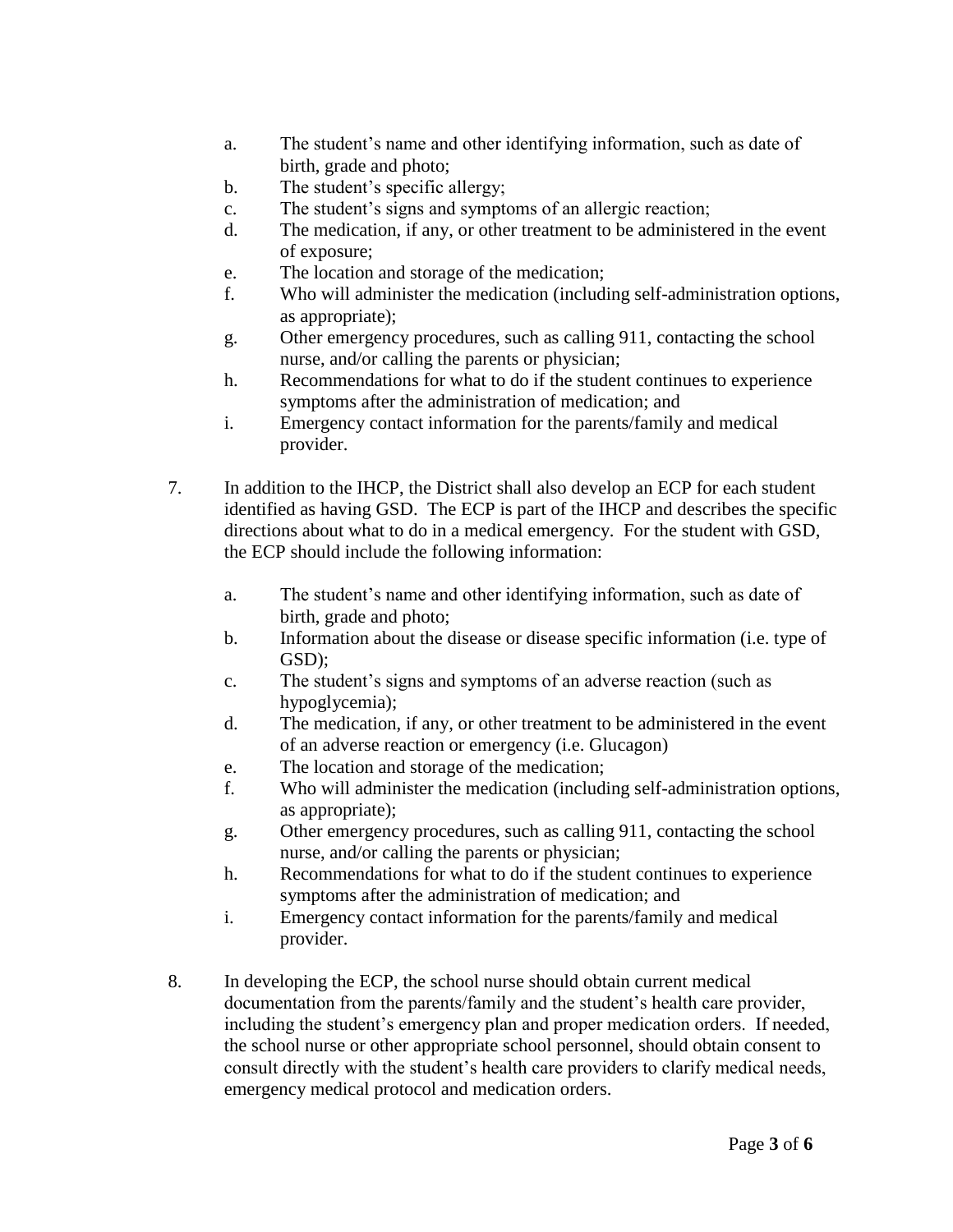- 9. A student identified as having a life-threatening food allergy or GSD is entitled to an IHCP and an ECP, regardless of his/her status as a student with a disability, as that term is understood under Section 504 of the Rehabilitation Act of 1973 ("Section 504"), or the Individuals with Disabilities Education Act ("IDEA").
- 10. The District shall ensure that the information contained in the IHCP and ECP is distributed to any school personnel responsible for implementing any provisions of the IHCP and/or ECP, and that any procedures in the IHCP and/or ECP comply with the District's policies and procedures regarding the administration of medications to students.
- 11. Whenever appropriate, a student with a life-threatening food allergy and/or GSD should be referred to a Section 504 Team for consideration if/when there is reason to believe that the student has a physical or mental impairment that substantially limits one or more major life activities, as defined by Section 504. Whenever appropriate, students with life-threatening food allergies and/or GSD should be referred to a PPT for consideration of eligibility for special education and related services under the IDEA, if there is reason to suspect that the student has a qualifying disability and requires specialized instruction.
- 12. When making eligibility determinations under Section 504 and/or the IDEA, schools must consider the student's needs on an individualized, case-by-case basis.

## III. Training/Education

- 1. The District shall provide appropriate education and training for school personnel regarding the management of students with life threatening food allergies and GSD. Such training may include an overview of life-threatening food allergies and GSD; prevention strategies; IHCPs and ECPs; and food safety and sanitation. Training shall also include, as appropriate for each school (and depending on the specific needs of the individual students at the school), training in the administration of medication with cartridge injectors (i.e. epi-pens), and/or the specific preventative strategies to minimize the risk of exposure to life-threatening allergens and prevent adverse reactions in students with GSD (such as the provision of food or dietary supplements for students). School personnel will also be educated on how to recognize symptoms of allergic reactions and/or symptoms of low blood sugar, as seen with GSD, and what to do in the event of an emergency. Staff training and education will be coordinated by the Director of Student Services. Any such training regarding the administration of medication shall be done accordance with state law and Board policy.
- 2. Each school within the District shall also provide age-appropriate information to students about food allergies and GSD, how to recognize symptoms of an allergic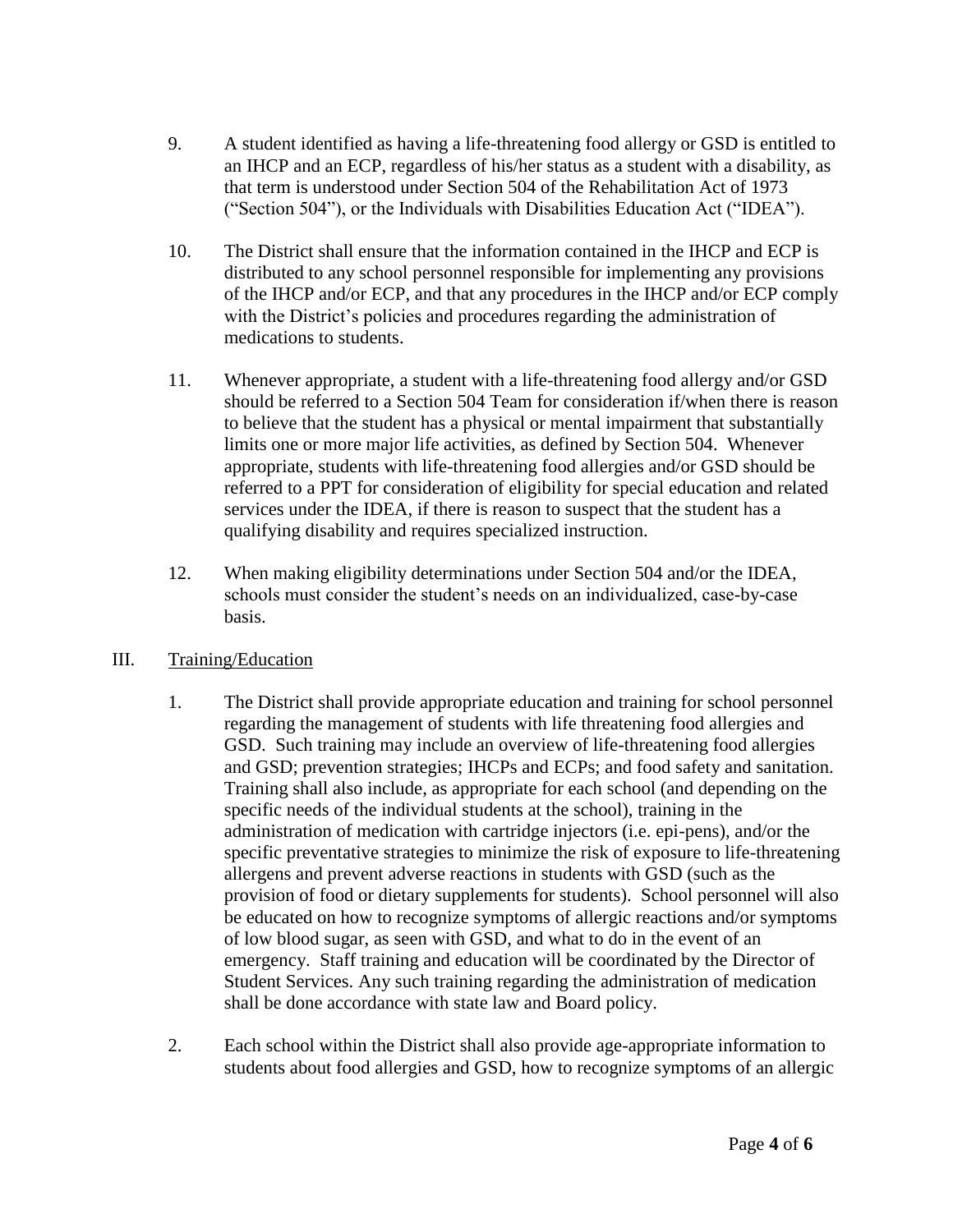reaction and/or low blood sugar emergency and the importance of adhering to the school's policies regarding food and/or snacks.

### IV. Prevention

Each school within the District will develop appropriate practices to minimize the risk of exposure to life threatening allergens and the risks associated with GSD. Practices that may be considered may include, but are not limited to:

- 1. Encouraging handwashing;<br>2. Discouraging students from
- Discouraging students from swapping food at lunch or other snack/meal times;
- 3. Encouraging the use of non-food items as incentives, rewards or in connection with celebrations:
- 4. Training staff in recognizing symptoms of anaphylaxis and hypoglycemia; and
- 5. Planning for school emergencies, to include consideration of the need to access medication, food and/or dietary supplements.

#### V. Communication

- 1. As described above, the school nurse shall be responsible for coordinating the communication among parents, a student's individual health care provider and the school regarding a student's life threatening allergic condition and/or GSD. School staff responsible for implementing a student's IHCP will be notified of their responsibilities and provided with appropriate information as to how to minimize risk of exposure and/or alterations in blood sugar levels and how to respond in the event of such emergency.
- 2. Each school will ensure that there are appropriate communication systems available within each school (i.e. telephones, cell phones, walkie-talkies) and for off-site activities (i.e. field trips) to ensure that school personnel are able to effectively respond in case of emergency.
- 3. The District shall develop standard letters to be sent home to parents, whenever appropriate, to alert them to food restrictions within their student's classroom or school.
- 4. All District staff are expected to follow District policy and/or federal and state law regarding the confidentiality of student information, including medical information about the student.
- 5. The District shall make the Management Plan and Guidelines for Students with Food Allergies and/or Glycogen Storage Disease available on the Board's website or the website of each school under the Board's jurisdiction.
- 6. The District shall provide annual notice to parents and guardians regarding the Management Plan and Guidelines for Students with Food Allergies and/or